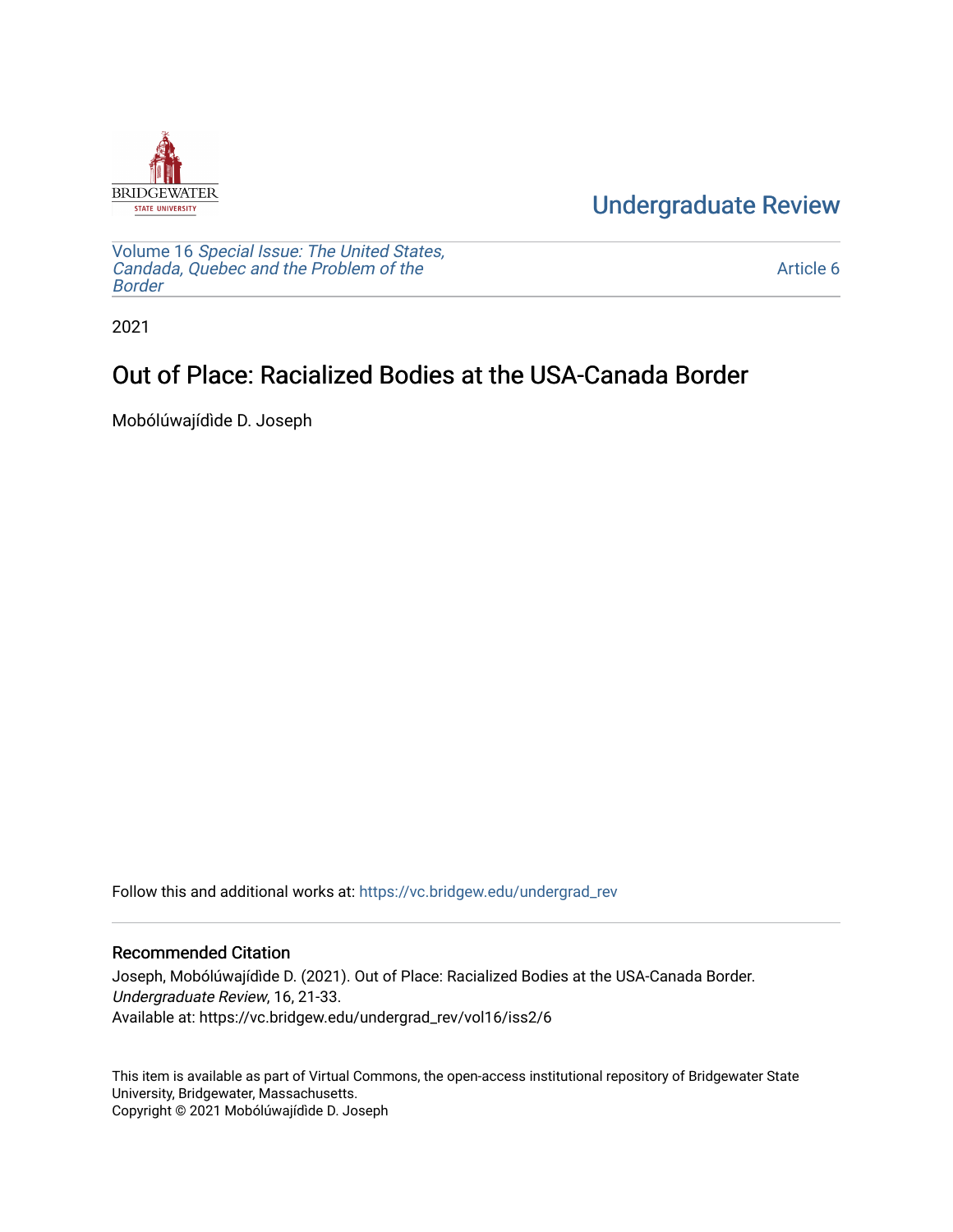## Out of Place: Racialized Bodies at the USA-Canada Border

MOBÓLÚWAJÍDÌDE D. JOSEPH, YORK UNIVERSITY, TORONTO, ONTARIO, CANADA moblouwaji@gmail.com

**Abstract**: The United States of America and Canada have a strong bilateral relationship that spans trade and national security concerns made necessary by their geographic proximity to one another. However, this is not one that equally impacts both states. This article maps out how marketization and securitization as dual forces shape much of Canada's immigration policy framework. This framework is in response to American post-9/11 national security discourses which resulted in the reification of racial discrimination at the border (Crocker et al. 2007). It will do so by grounding these arguments in a theoretical framework that critically examines neoliberalism as the context in which 'biopolitics of citizenship' at the border emerge which further constrains the mobility of racial others across the Canada-USA border (Sparke 2006). While Canada has always been framed as a safe harbor for freed slaves, we shall discuss how Black bodies have always been marked as out of place and other at the border as early as the eighteenth century through surveillance and biometric technologies like the *Book of Negroes* (Browne 2015). Special attention shall be brought to bear on policy documents, legislation, and agreements like the North American Free Trade Agreement, Canada's Anti-Terrorism Act, and the Immigration and Refugee Protection Act. This attention will situate these discussions within a regulatory framework that continues to mark racialized migrant bodies at this border site as out of place, weakening Canada's ability to articulate a truly emancipatory vision of multiculturalism.

**Keywords**: Canada-US border, immigration, terrorism, biopolitics, Black Atlantic.

The border, in layman's terms, is often conceptualized as lines on a map that demarcate territories and space. They represent a given authority to include and exclude groups and individuals, to restrict mobility, and to inscribe the limits of a community's power and autonomy. In critical terms, however, borders are imagined sites where power relations play out in complex patterns. The US-Canada border, the longest international land border statistically, is no different. This article will attempt to delineate how dual imperatives of the market and security intersect to shape the body of policies and legislation that underpin this contested site and mark racialized bodies as out of place. Contemporarily, this is often traced back to the national security discourses transplanted from the US to Canada after 9/11 and the War on Terror that followed it. However, Simone Browne's investigation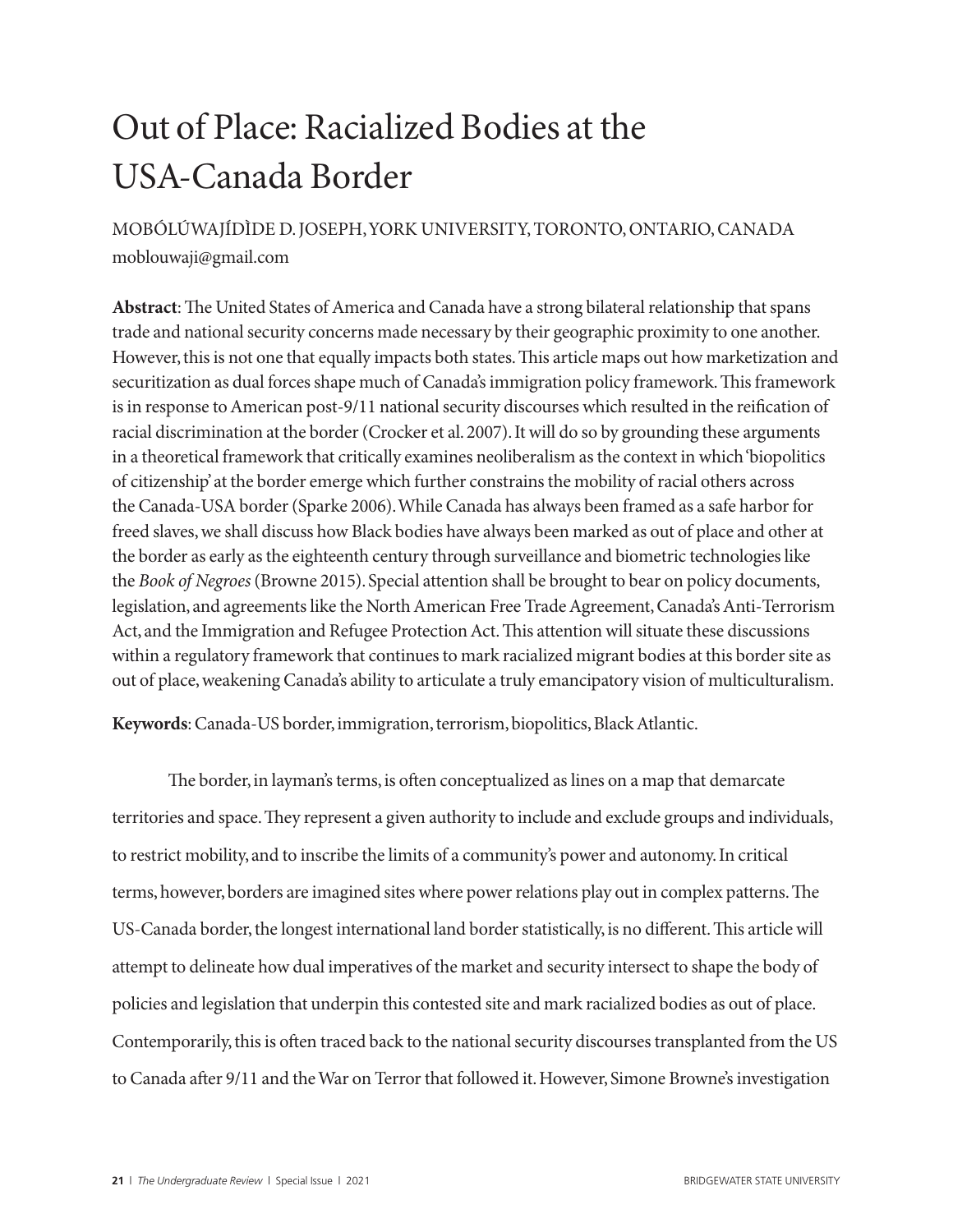of the *Book of Negroes* helps disrupt this by showing how Black bodies fleeing slavery were surveilled as early as the eighteenth century. These discussions shall be grounded in an exploration of neoliberalism as the context against which the push and pull of market and security discourses are framed, and through which "biopolitics of citizenship" emerge, as is explored by Matthew B. Sparke. It will then move on to the historical case study embodied in Browne's interrogation of the *Book of Negroes*, before teasing out concepts of marketization and securitization as theorized by Crocker, Dobrolwsky, Keeble, Moncayo, and Tatsoglou (2007) and applying these to the formation of documents such as the Immigration and Refugee Protection Act (IRPA) and the Anti-Terrorism Act (ATA). It shall conclude with Liette Gilbert's examination (2007) of how these discourses affect Canada's principal framework for managing difference – multiculturalism.

Matthew B. Sparke provides a useful way to frame neoliberalism by proposing to theorize it "as a contextually contingent articulation of free market governmental practices with varied and often quite illiberal forms of social and political rule." Sparke explores how the rhetoric around national security and free trade shapes policies and practices at the border and gives us a salient starting point. For him, 'securitized nationalism' by which he is referring to "the culturalpolitical forces that lead to the imagining, surveilling, and policing of the nation-state in especially exclusionary but economically discerning ways" is invoked by public officials who advocate for stronger border control in the North American context. This advocacy is often in contrast to calls for more porous borders to allow for transnational trade. The results are the transformation of citizenship at the border and the emergence of "new transnational mobility rights for some and new exclusions for others" (Sparke 2006, 153).

For Sparke, such an approach requires looking at neoliberalism both at the macroscale as 'governance' and at the microscale as governmentality. He writes, "neoliberalism as a regime of governance…is organized around the twin ideas of liberalizing the capitalist market from state control and refashioning state practices in the idealized image of the free market" (while "at the level of the more micro practices that Foucault's followers have called governmentality…at a still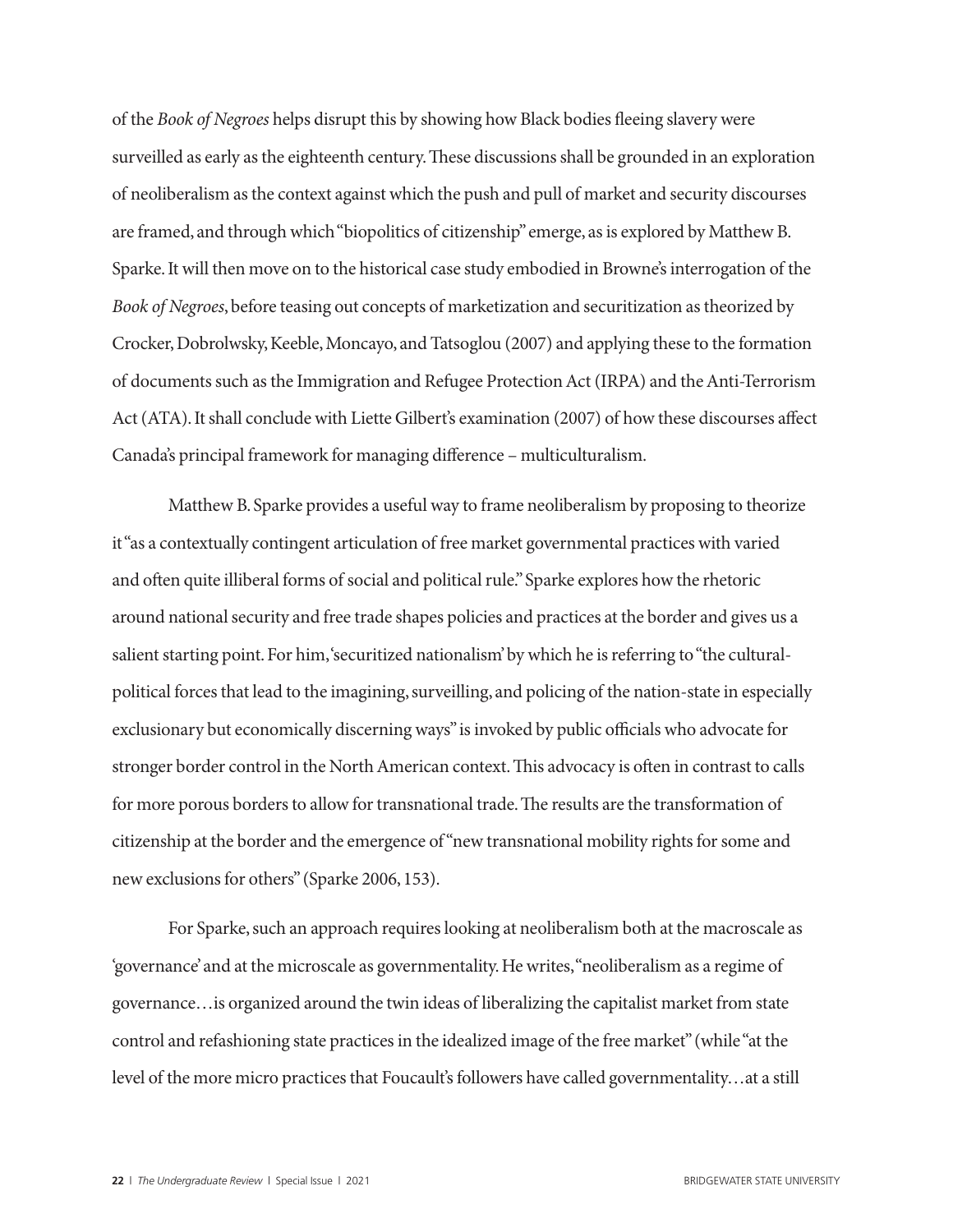more personal level, the educational and cultural cultivation of a new kind of self-promoting and self policing entrepreneurial individualism"). Neoliberalism is thus positioned as a system that interacts at the level of the state and manifests itself in what is ostensibly named the deregulation of the markets. However, Sparke posits that this is more accurately described as re-regulation, also at the level of individuals and businesses, actively shaping and constraining the behavioral tendencies of these actors within its web of relations. Sparke notes ultimately that whether at the macroscale or microscale, neoliberalism leads to transformations of state-making and rule (Sparke 2006, 154). In other words, governance and policy making for the Canadian state is affected and impacted by its positioning within a neoliberal context. Consequently, its enactment of its domestic policies, which deal with issues like citizenship, identity, immigration, and integration, do not occur in a vacuum separate and distinct from its foreign relations.

Neoliberalism, as Sparke observes, is often retroactively credited to the Thatcher and Reagan administrations but actually goes back to the efforts of critics of state control on the market from the 1940's to the 1960's, like Friedrich von Hayek and Milton Friedman. Neoliberalism is enmeshed in the project of the formulation of national citizenship and the casting out from the neoliberal state others deemed unworthy of civil rights (Sparke 2006, 154). We can therefore posit that neoliberalism weakens the political agency of state subjects. Foucault's theorizing around the 'homo economicus' – an individual producer-consumer, is revisited by Sparke to illustrate this. By transforming society from being organized around collective citizenship to radically individuated citizenship, "the notion of the social body as a collective subject committed to the reparation of the injuries suffered by its individual members" is replaced by one that distributes "the disciplines of the competitive world market throughout the interstices of the social body" (155). In endeavoring to achieve congruence between a responsible and moral individual, and an economic-rational actor, the social rights or citizenship are pared back where they exist, and the scope of political rights are restricted (155). Sparke takes Barry Hindess' arguments which rely on English sociologist T.H Marshall's conceptions of three categories of citizenship a step further, arguing that they should be rescaled from a national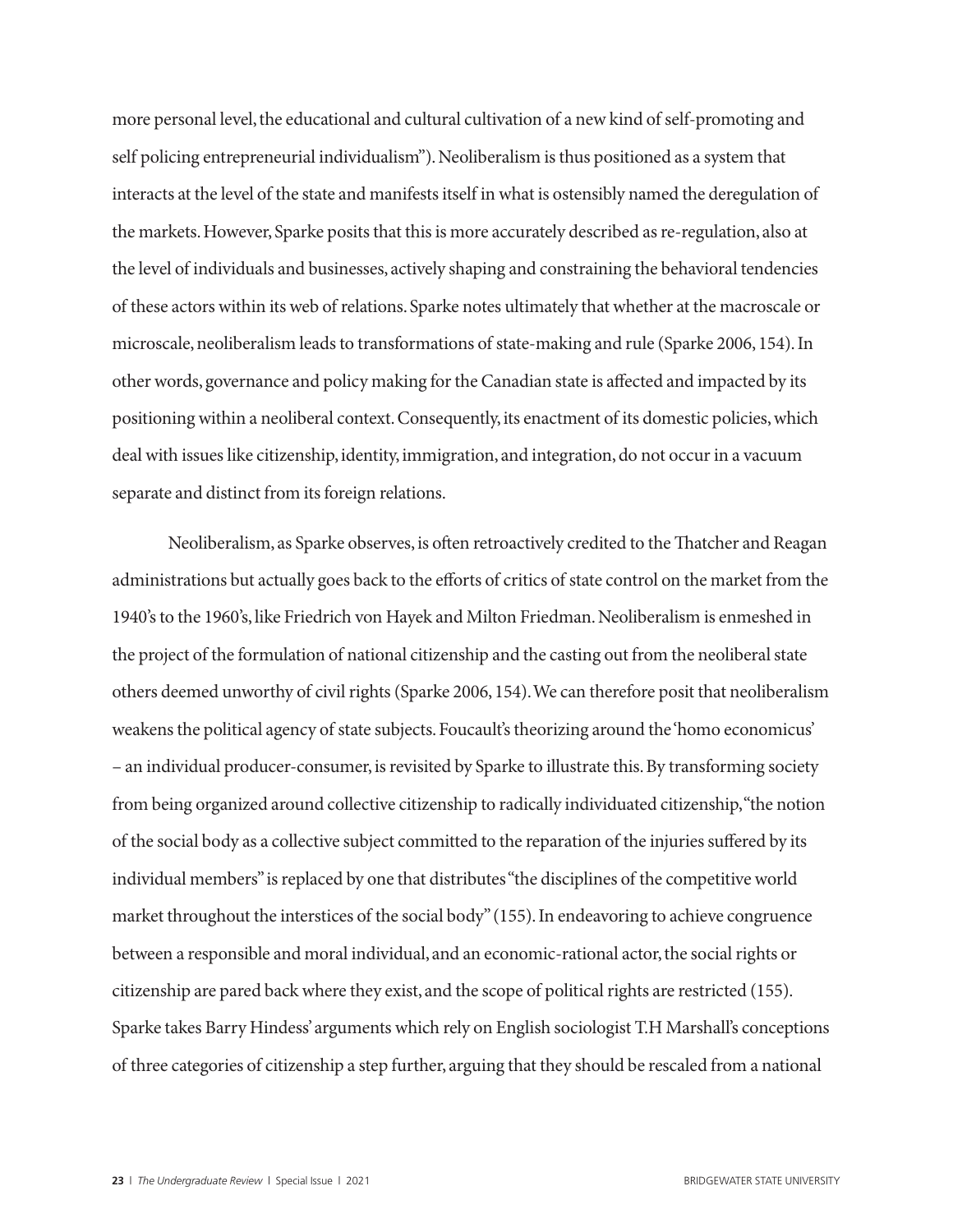and territorially enclosed definition to a transnational and territorially open-ended definition. The three categories – social citizenship "associated with the expansion of equality rights…the development of the welfare state"; political citizenship "associated with the development of the public sphere, voting"; and civil citizenship "made up of...mobility rights and rights to sell one's labour... the establishment of bourgeois property rights" – were proposed by Marshall as an evolutionist account of British national citizenship (155). Nevertheless, Sparke holds that this conception of 'civil citizenship' as one that unsettles more political and social forms of agency helps us investigate how neoliberalism as both governance and governmentality has led to the emergence of a new class of transnationally mobile citizens.

Sparke here is providing a new lens through which to examine how the mobility of racial others is constrained across borders, one that is tied to an understanding of power relations as mediated by the market and class structures. The question of mobility and access across borders must thus be framed through an interrogation of how capital is accumulated and distributed between groups and individuals. Specifically, post 9/11, as Sparke leads us to understand, this emergence of a transnational civil citizenship tied to property rights had to be worked out on the ground whilst being constrained simultaneously by intensified border securitization on the US- Canada border (Sparke 2006, 157). This "strategic terrain [is] where countervailing projects of statecraft come to bear on one another" (169).

However, as Browne leads us to understand by her reading of the *Book of Negroes*, the right of specific bodies to cross the US-Canada border has always been bound up in questions of property-ownership, and even more crucially, what can be conceptualized of as property. "*The Book of Negroes,*" she argues, "is the first government-issued document for state regulated migration that explicitly linked corporeal markers to the right to travel" (Browne 2015, 17). This document which accounted for Black bodies as recoverable property allowed the tracking and surveillance of Black bodies within Canada, although to this day Canada's official discourse of multiculturalism continues to deny a any historical account of Blackness in Canada that worries the national myth of two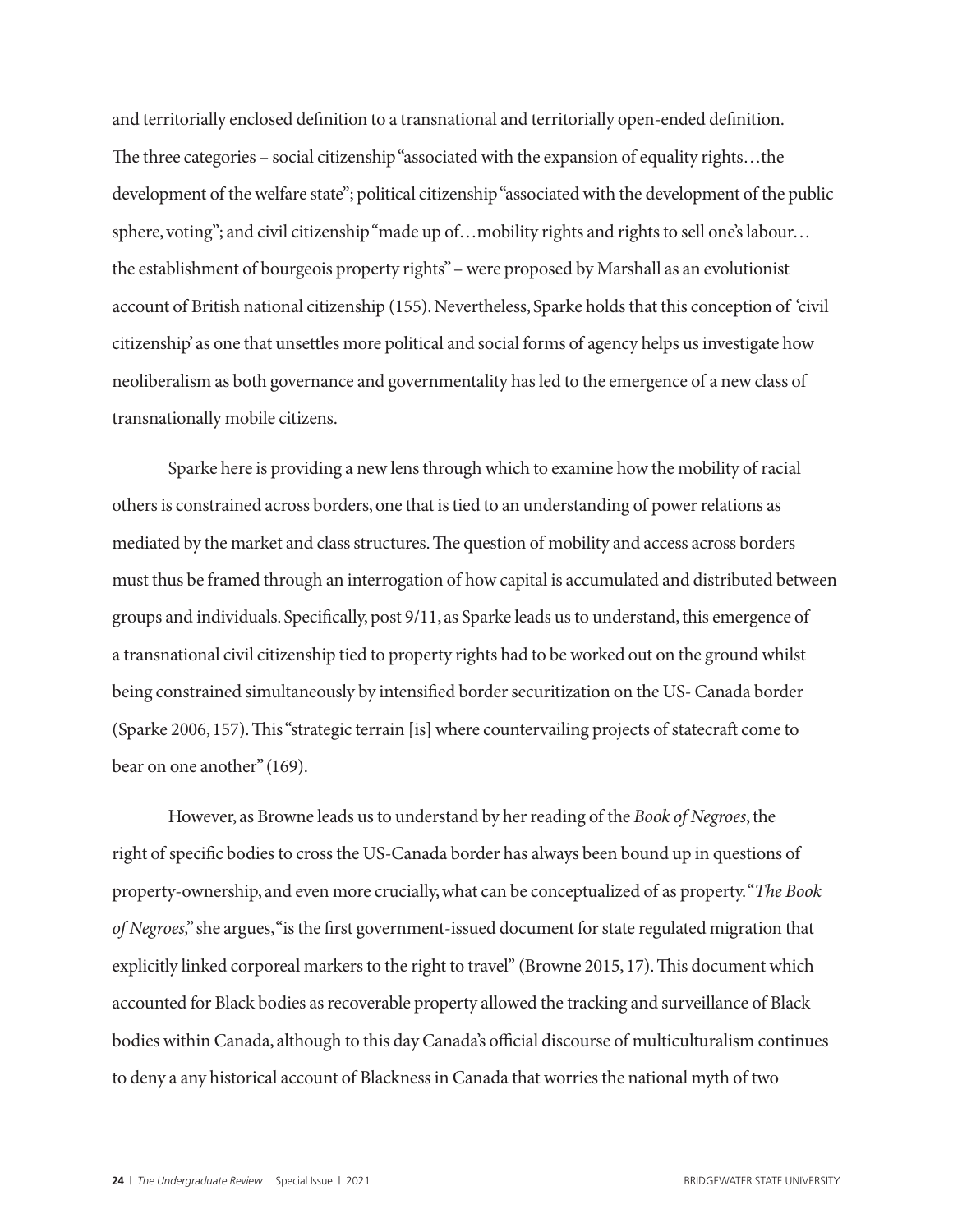founding peoples (65).

The *Book of Negroes* emerged as a method for accounting for every Black body that was allowed to board the 200 ships leaving New York in 1783 following the Phillipsburg Proclamation which provided emancipation to every 'negroe' who deserted the 'Rebel Standard' and joined the side of the British. It was created due to a fear amongst slave owners about loss of property to serve as a record in case of claims for compensation (Browne 2015, 71). There was then a general fear that those who were not covered by the Proclamation would wield it to seek their freedom and escape to Canada, and by recording every Black body boarding the ships it became easier to track those who did and ensure that slave owners whose property had absconded with the British to Canada could be compensated. Browne goes on to posit that together with notifications of runaways, the *Book of Negroes* lets us understand how text served as precursors to modern forms of surveillance by "marking boundaries making borders, and defining a slave as out of place" (72).

The *Book of Negroes* serves to accomplish this purpose even as only Black bodies were noticeably recorded and marked in this way upon entry to Canada and not their white counterparts, implying that white property owners were the norm and in their rightful place at the border. While ships often did detail their passengers, it was unheard of for them to focus so heavily on such physical descriptors that denoted the capacity of these passengers for labor as the *Book of Negroes* did. These descriptors, as Browne recounts for us, included such notes as: 'worn out', 'stout healthy negro', 'young' woman', 'healthy negress', 'stout labourer' (Browne 2015, 75). Property capital, and property rights were built heavily into the logic of who was granted or denied entry and whether or not crossing the border was a viable option for some. While the enslavement of Black bodies is often credited as an American practice, two advertisements that Browne illuminates as historical artefacts aid us in understanding that "while many travelled to Canada as emancipated people, not all those who arrived in that country did so freely" (73). Canada, or British North America as it was then known, was also complicit in the enslavement of Black bodies, and as early as the eighteenth century was enmeshed in American processes of racializing newcomers at the border.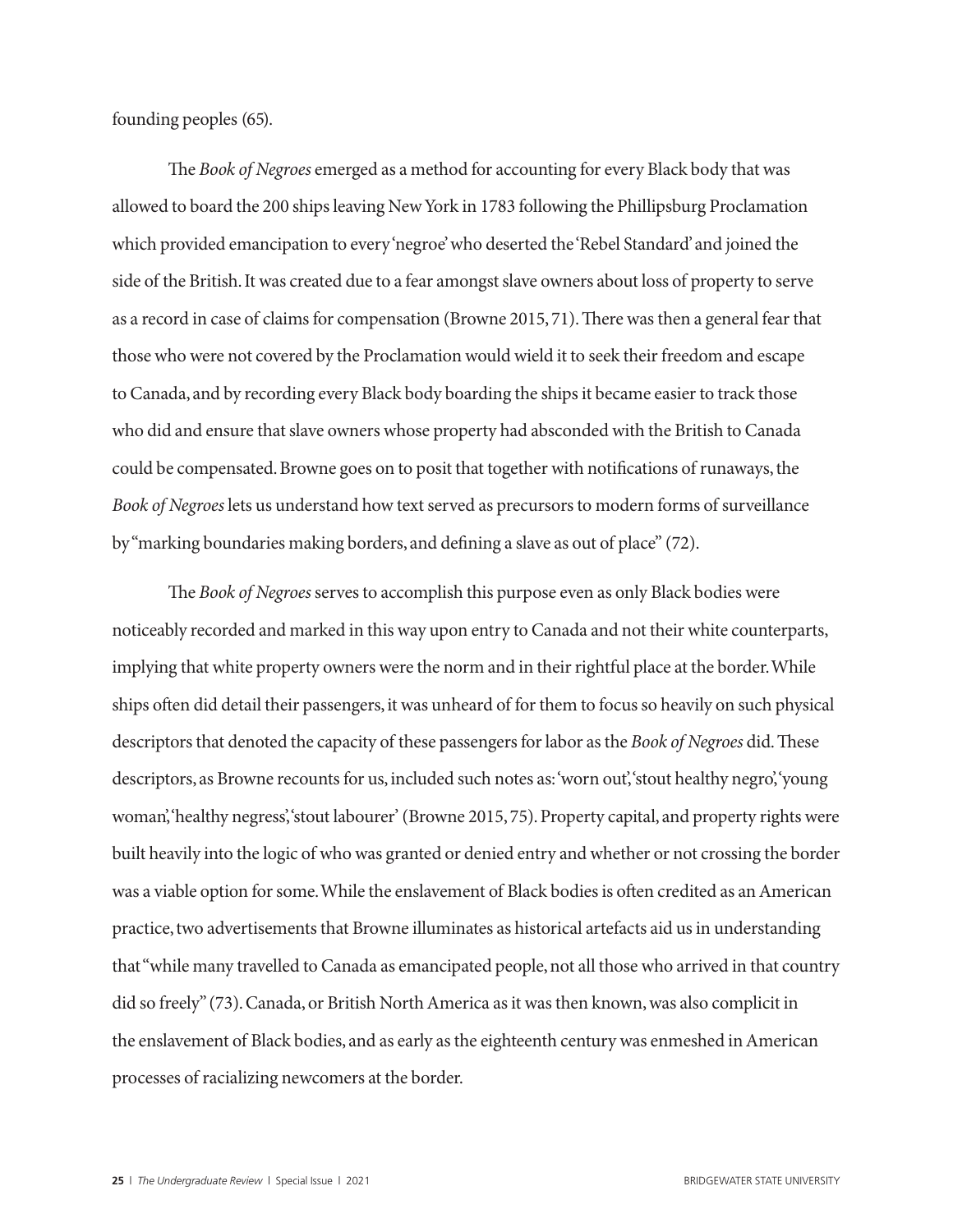Key to the rationale behind the *Book of Negroes*, was the need to preserve the hard-won peace following the American Revolutionary War by ensuring that the 'property' of the Americans remained within their control. The marking of these Black bodies as out of place at the border was thus not just about property rights but was also underpinned by discourses of national security and peace. These two entwined forces are further interrogated by Crocker, Dobrolwsky, Keeble, Moncayo, and Tatsoglou (2007) in their report funded by Status of Women Canada's Policy Research Fund and the Department of Canadian Heritage. Their research, which sets out to explore changes and challenges in Canada's security and immigration laws, emphasizes the contrasting imperatives put forward by Canada's commitment to both securitization and marketization. This, they argue, in turn produces "securitization of migration, expansion of the state and reinforcement of state boundaries… perpetuate[s] racialization, and women's invisibilization" (vii). Crocker et al. are also observant of the perception that the creation and implementation of Canadian policies are reliant on the political climate of its southern neighbor with which it shares an expansive border. This is a claim that takes on salience given the timeline around which critical Canadian policies and initiatives revolving around immigration were adopted and implemented – post 9/11.

Human security, which originally served as Canada's foreign policy framework and pivoted around the goal of protecting the rights of citizens from the coercive structures of the state has been abandoned in favor of national security against a backdrop of the U.S. post-9/11 War on Terrorism (Crocker et al. 2007, 1). This development which has led to a new fixation with preventing and guarding against terrorism is what Crocker et al. refer to as 'securitization'. It is against this context, that, they posit, Canada's Anti-Terrorism Act (ATA) and Immigration and Refugee Protection Act (IRPA) emerged: "both were passed immediately after the 9/11 terrorist attacks" (2). While they observe that these changes and reforms were anticipated prior to the attacks, they hold that the securitization tendencies already apparent in the IRPA were reinforced post 9/11 with laws like the ATA resulting in unforeseen impacts on Canada's immigrants and ethnic communities, with especially gendered repercussions (2). While Crocker et al. hold that both the IRPA and the ATA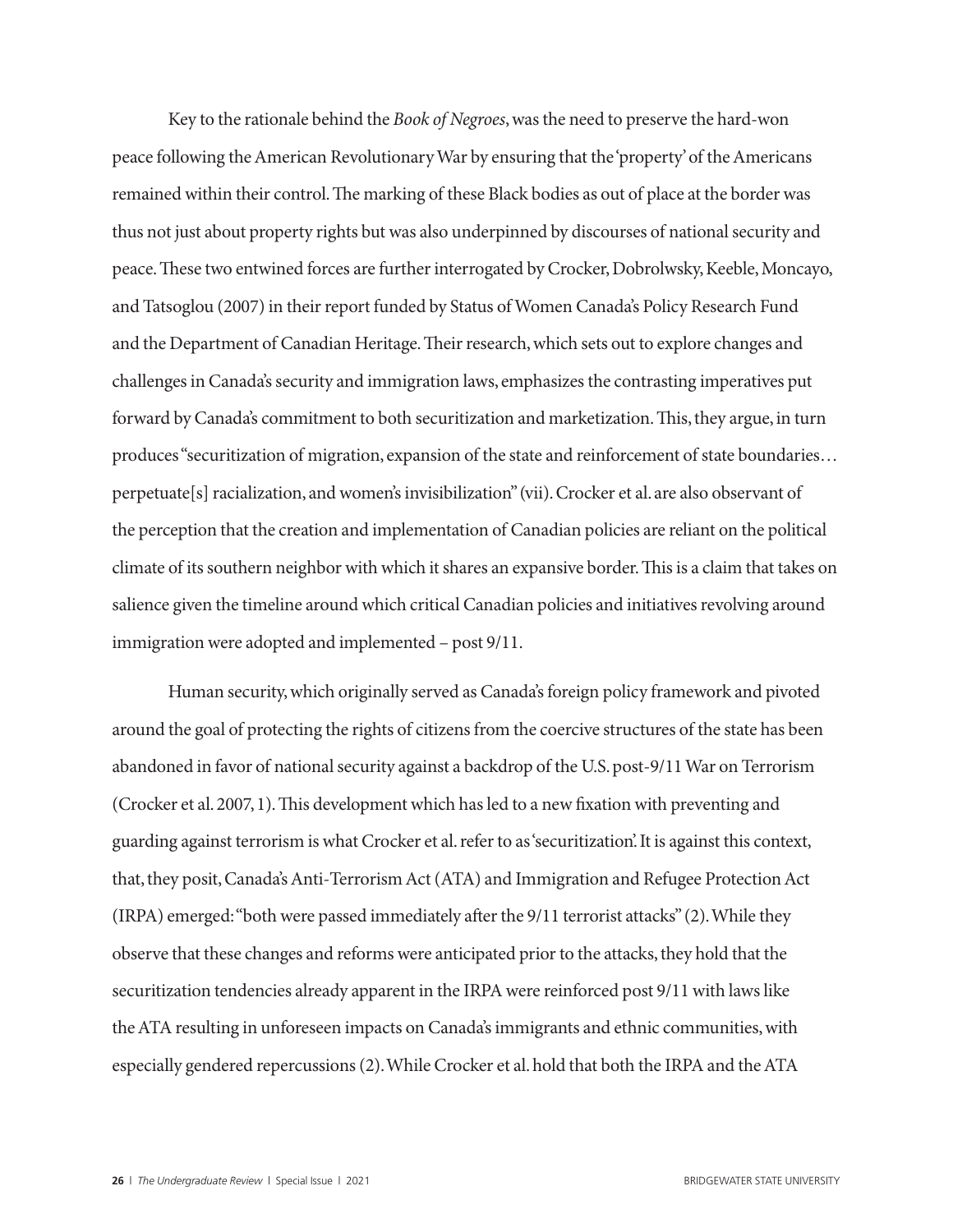have their specific foci in addressing security: the IRPA focuses on the foreign national and the ATA focuses on the terrorist, given they both deal with immigration, it becomes apparent that they are often implemented in tandem "thus causing the foreign national and the terrorist to be understood as one in the same in government discourse…this approach implies that 'foreign nationals want to enter Canada for terrorist purposes, they also create the outsider as target"(14–15). Securitization can therefore be read as imposing markers of distance and danger onto racialized immigrants who wish to enter Canada, transforming them into objects that warrant focused scrutiny and surveillance – an idea that shall be delved into more fully later in this article.

Marketization, which according to Crocker et al. (2007) dovetails with securitization, is described as the continued centrality of the market. This relationship is reminiscent of Sparke's illustration of the border as a site of conflict between countervailing forces of national security and free trade priorities embodied in the state. For Crocker et al., the IRPA's facilitation of skilled worker admission, while at the same time introducing new security measures that tie up the movement of certain individuals and groups, shows us that the Canadian state has grown quite adept at balancing both aims. The result is that the state succeeds in divesting itself of "some of its human security priorities" while at the same time intensifying "traditional security powers and advancling] the workings of the market (6).

The IRPA, it should be noted, was specifically "passed in the post-9/11 context of hysteria and fear, and under pressure from the United States to harmonize immigration standards," and contained within in "new tools to increase the security of Canadian borders" (Crocker et al. 2007, 11). Prior to the post-9/11 adoption of securitization, by the 1990's, in Canada "family migration which used to be the largest immigration category, slipped to second place behind economic migration"(12), signifying a shift from more normative human rights concerns to the prioritization of market concerns and economic efficiency. Neoliberalism can therefore be said to have already been brought to bear on the projected Canadian trajectory of immigration prior to the emergence of national security as a pivotal principle.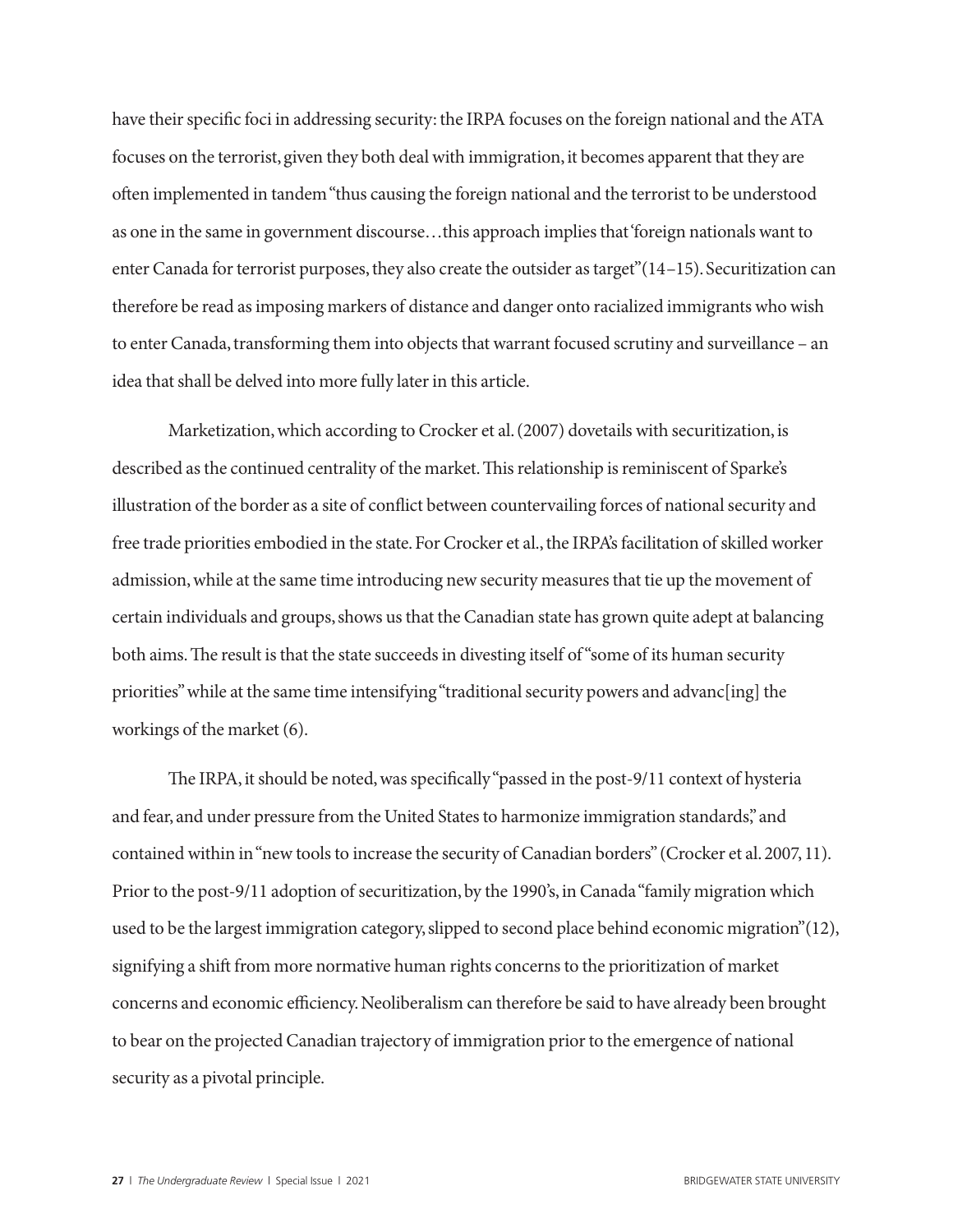While it might be tempting to think of marketization and securitization as independent and neutral forces which have shaped Canadian policies around immigration, we must consider them in their appropriate context as a by-product of US-Canadian relations. With regard to securitization, by which we mean "the new emphasis on traditional, internal security" (Crocker et al. 2007, vii), it replaced the previous framework of human security due to an attack that did not in fact occur on Canadian soil, and was adopted in response to the American-led War on Terror. We see perhaps most clearly in the case of Maher Arar, a Canadian national who was held and tortured in Syria, how the weight of American national security concerns are borne by racialized Canadian bodies. While on the other hand it could be argued that the emphasis on markets emerged from within Canada and calls from its business stakeholders, such a development still has to be situated within the web of relations and trade treaties such as the North American Free Trade Agreement (NAFTA). These changes and transformations of Canadian domestic policy cannot therefore be divorced from the shadow politics occurring as a result of strong US-Canada bilateral relations.

The stated objective of the IRPA was that immigrants to Canada should be welcomed and, although the stated intent of the ATA was to combat terrorism and terrorist activities at home and abroad, it was to result in the citizenry feeling a growing sense of comfort, safety and security. However, given our secondary research, and in light of the views expressed in our town hall sessions and focus groups, we see that the opposite is the case. That is to say immigrants feel more likely to be targeted than those born in Canada. Many feel as if they have been cast as political, social, cultural or religious villains, as "aliens from within" (Crocker et al. 2007, 7).

It can be surmised from Crocker et al.'s well-stated point that while the IRPA and the ATA were written and enacted to continue and extend the Canadian project of a tolerant and welcoming immigration and integration process for newcomers, they have largely failed. These perceptions of feeling more targeted emerge from the lived experiences of the study's participants who have to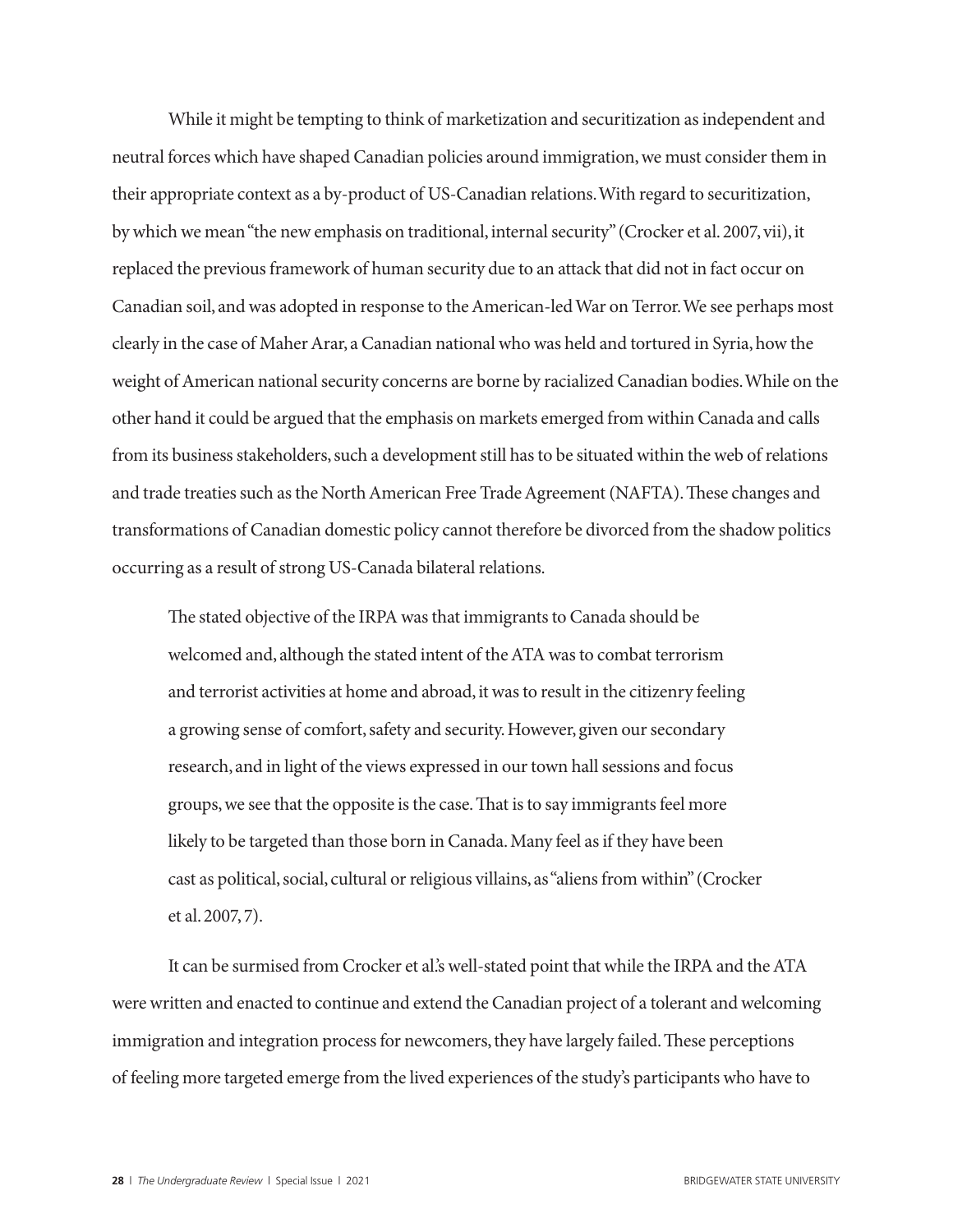interact with the ubiquitous impacts of such policies in their day-today lives. Public attitudes around safety and security have the ability to influence public policy, affect individuals' daily behavior as well as the collective vision of national identity and consequently shape who 'fits' within the nation and who does not (Crocker et al. 2007, 9). In reading Crocker et al., it is crucial to reflect on their further arguments about the shift from human security to national security and how it creates racial difference in the enactment of Canadian policies. The emerging goal of securitization, they note, creates a national fixation on finding a terrorist within the state who must ultimately be identified and deported (10). By abandoning human security in favor of national security, Canada has therefore failed to live up to its ostensible promise of ethnic and racial tolerance.

Having thus established neoliberalism as a larger context that impacts how Canadian policies are implemented, we shall consider in more detail how multiculturalism – Canada's principal framework for managing racial difference – as an organizing set of principles and a policy has been affected by neoliberalism. In her article, "Legitimizing Neoliberalism Rather than Equality: Canadian Multiculturalism in the Current Reality of North America," Liette Gilbert argues that "that in the current North American reality of economic integration and security cooperation, multiculturalism and immigration policies have been co-opted into a neoliberal rationality legitimizing security and prosperity rather than diversity and equality" (Gilbert 2007, 13). Here, again, we see the same threads of both Crocker et al.'s and Sparke's arguments, with the transformation of immigration policies being attributed to a balancing of both national security and the market as critical objectives.

With the late 1980s demise of the welfare state and the rise of neoliberalism, Gilbert notes that the foundations of multiculturalism were challenged leading to a 1988 revision and a larger shift from collective to individual rights (Gilbert 2007, 18). Multiculturalism was thus recalibrated from being a co-existence framework and positioned rather as a path towards "productive diversity" (Gilbert 2007, 19). Just as the IRPA and the ATA were passed in the context of the emergence of post-9/11 national security rhetoric, the 1988 revision of the Multiculturalism Act was also passed in the context of Canada embracing neoliberalism. This happened just prior to the finalization of the 1989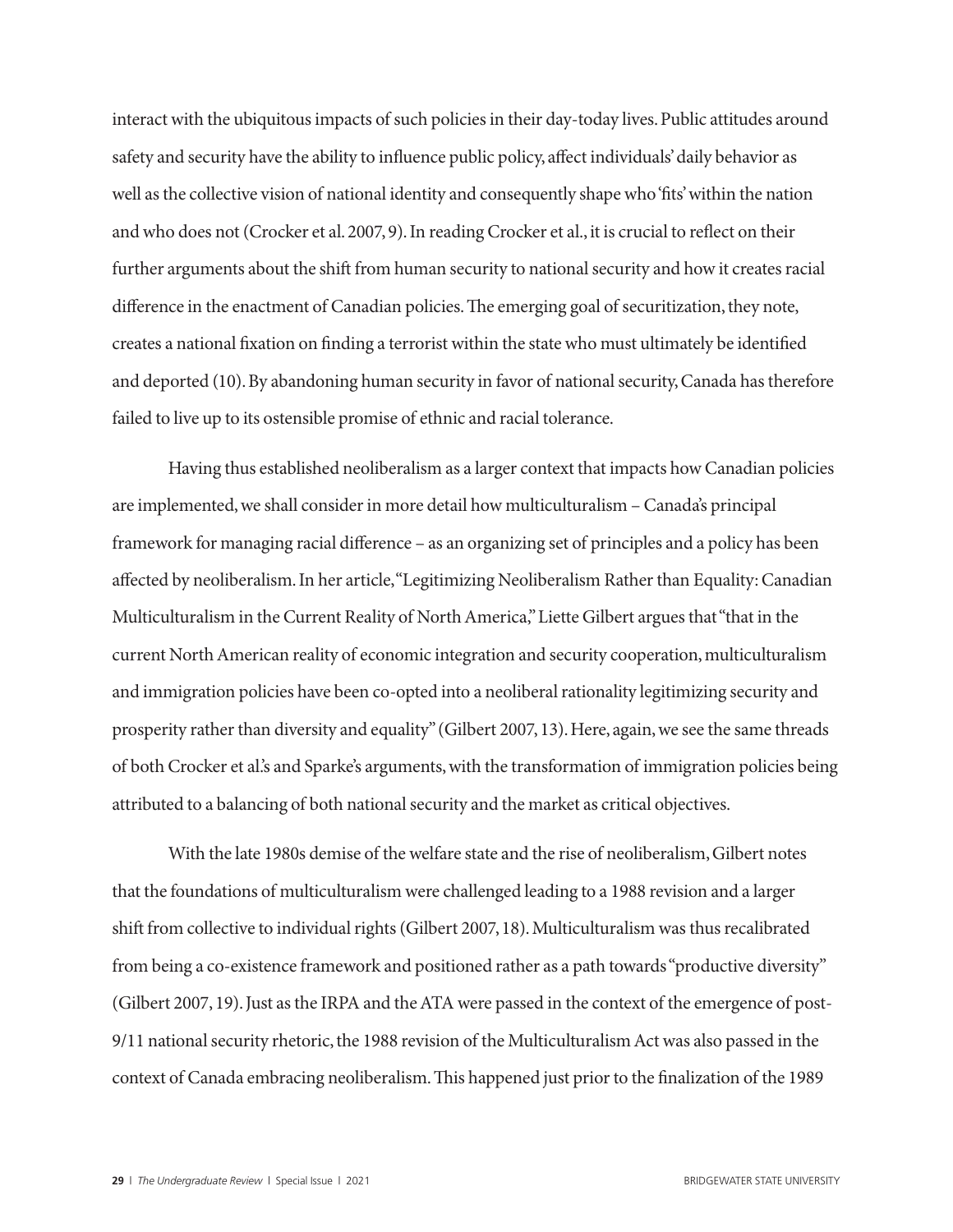bilateral Canada-United States Free Trade Agreement (FTA) (Gilbert 2007, 19). In giving continental integration and global competitiveness precedence as policy objectives, attention was deflected away from constitutional debates and cutbacks in welfare services and instead placed new emphasis on individual self-sufficiency as part of the prevalent market mentality (Gilbert 2007, 19).

Diversity thus became less of an inherent good to be striven towards in order to build a more open and tolerant society, and more of an economic value to be probed for its ability to contribute towards the new vision of a prosperous and wealthy Canada. By shifting away from more normative human rights aims towards a more efficiency-driven model of immigration and integration, it became easier to render less visible the forms of discrimination and othering on the basis of class, race, and gender that were being implemented into such policies and structures. Gilbert observes that although economic imperatives have always dominated debates surrounding immigration, "Canada reaffirmed its commitment to attracting and admitting economic immigrants with its points established in 1967, reaffirmed 1994, and made more stringent in 2001" (Gilbert 2007, 19). The years 1994 and 2001 in particular stand out as important dates, even as 1994 was the year NAFTA was signed into law (marketization) and 2001 was the year the attacks of 9/11 took place (securitization). The privileging of bodies categorized as having productive value and worth, and thus being awarded transnational mobility through immigration is echoed here. Gilbert's comment that "well-educated professionals are more likely to speak or learn English or French, and are thus deemed likely to integrate more easily into Canadian society" (20) helps us see that even in shifting towards what might be more objective rationality of efficiency and productivity in immigration discourses, the underlying baseline was still oriented around European ideals, or what Ahmed refers to as the Occident. The bottom line, as Gilbert so aptly puts it, is that economic immigration is used as a way to manage tensions with existing citizens by emphasizing the benefits it will bring to the national economy (20).

The reality, however, is that this is never allowed to be. Although immigrants are reportedly granted access for their productive potential and ability to contribute to the economy, immigrants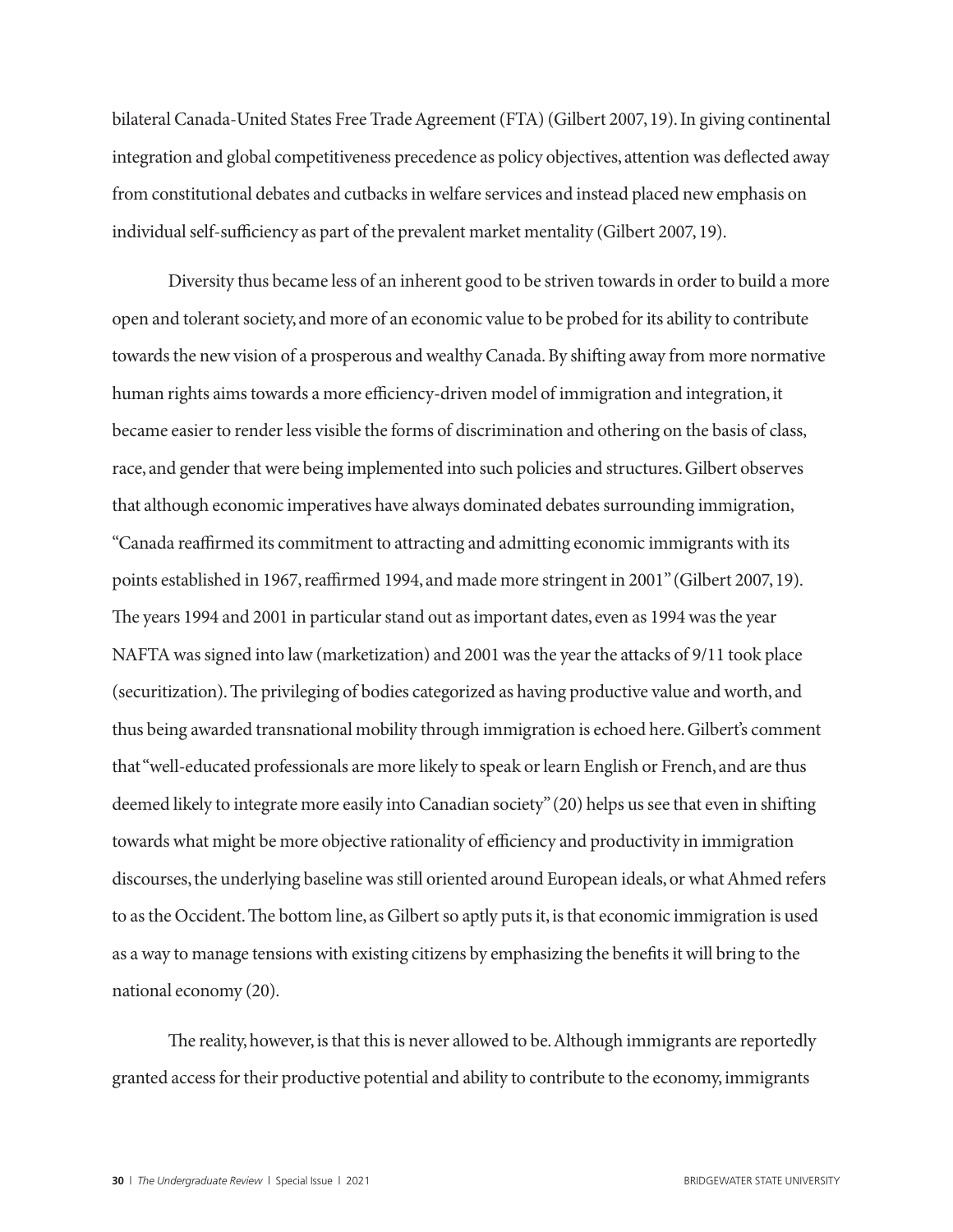once admitted to Canada are then faced with a systemic dismissal of their foreign credentials and past work experience, de-skilling them and forcing them into the ranks of the disadvantaged (Gilbert 2007, 20). Multiculturalism is thus credited as existing "at the expense of newcomers' deception, discrimination and exploitation – the exact processes that the policy was established to eliminate" (20). While the Canadian state presents itself as a benevolent home where immigrants will be welcome and accepted while being allowed to contribute and eke out a living for themselves and their loved ones, the Canadian state fails often to recognize the credentials of racialized migrants of 'third-world' states. In doing so, the Canadian state is systematically creating a racial lower class that is dually discriminated against, both on the basis of race and by denying access to valuable economic opportunities. In turning to our underlying question of 'what is within reach?,' not only are barriers being placed that problematize physical mobility, so also are they being erected to curtail social mobility.

Gilbert helps us also to historicize how American pressures were brought to bear on how Canada does multiculturalism, resulting in its transformation into its current-day incarnation. She notes that the Bush administration following the events of 9/11 put pressure on other countries to create domestic legislation to fight terrorism, with initial pressures on Canadian immigration policy and multiculturalism which were "perceived as too liberal, lax, lenient and tolerant, thus, as a security risk" (Gilbert 2007, 23). Canada was at this point more concerned with the movement of goods over its border and did not wish to risk its economy, which was heavily reliant on a porous U.S. border. The U.S. took on the task of enacting its own anti-terrorism agenda most notably through the adoption of the ATA (23). Sharing a border with the U.S through which billions of dollars' worth in trade crossed annually meant that Canada had to willingly give up some of its sovereignty over its own domestic policies in order to harmonize practices with the U.S. This is exemplified in its creation of Public Safety Canada, which in 2003 was known as the new Ministry of Public Safety and Emergency Preparedness, an agency initially modelled on the U.S. Department of Homeland Security and tasked with emergency management, policing and law enforcement, corrections and conditional release,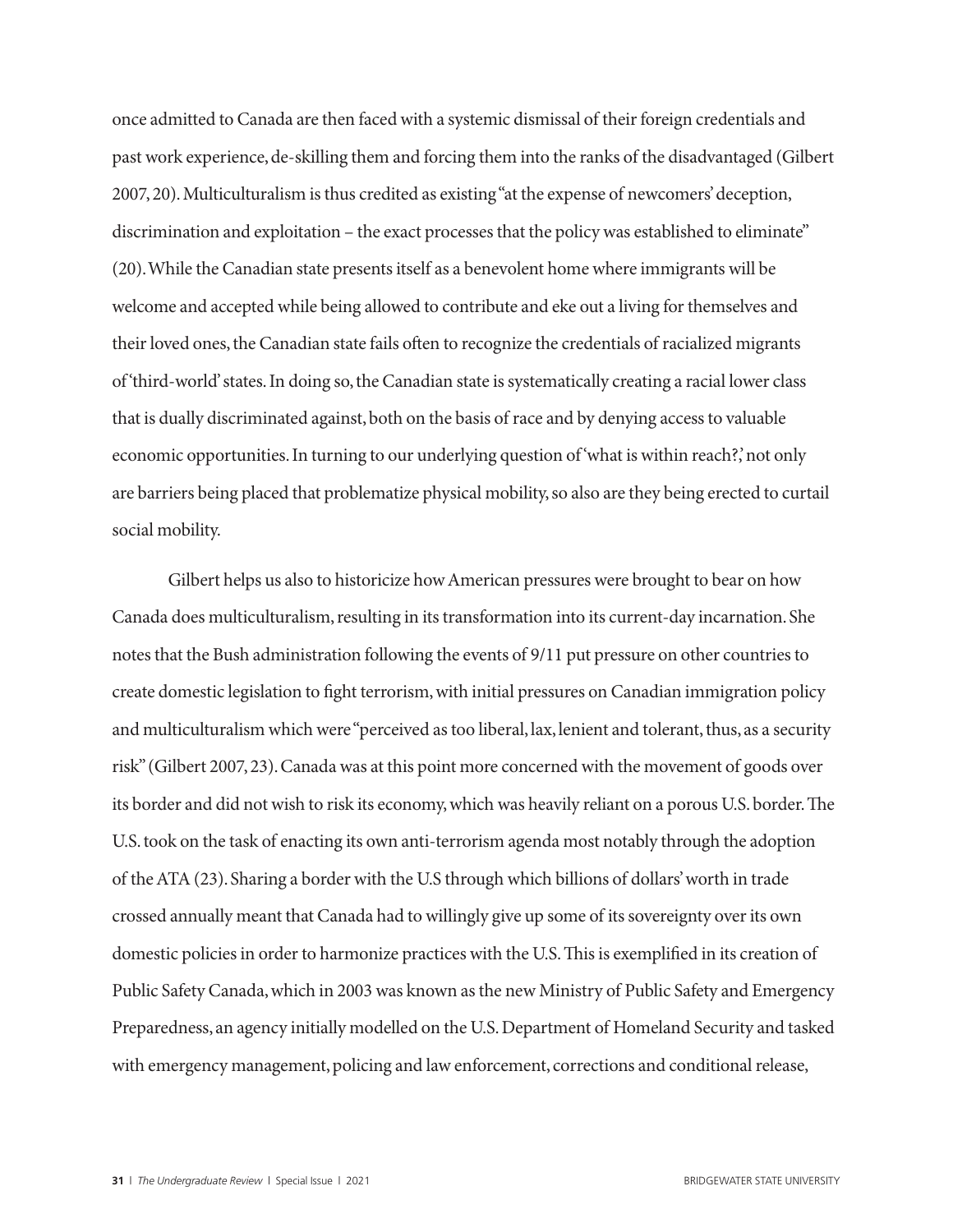and crime prevention (24).

Due to the strength of the bilateral relationship between the two states necessitated by their shared border, information sharing and data collection soon became a joint project. The U.S.-Canada Smart Border Declaration signed into 2001 was the culmination of such perennial efforts. Gilbert notes in reference to the IRPA that "this immigration reform was clearly influenced by security discourses and the discourse of illegal immigration as a threat prevailing in the U.S." (Gilbert 2007, 26). While a 'Smart Border Action Plan' was already in development prior to 9/11, its 30-point action plan bolstered the joint work of the ATA and IRPA by adding to its original goal of economic and trade integration, technological improvements, pre-clearance programs and security actions (27). The declaration was accompanied by the implementation of the Canada-U.S. Safe Third Country Agreement to more effectively manage the flow of refugee claimants (27). Given the context in which the Smart Border Declaration emerged, and while it may have initially been embarked upon to improve market imperatives, it was eventually hijacked by national security rhetoric imported from the U.S., leading Canada to abandon its earlier espoused goals of human security. The Safe Third Country Agreement in effect limited the ability of refugees who had arrived first in the U.S. to seek haven in Canada, an impact that fundamentally unravelled the policy goals of the former human security framework and limited the physical mobility of these vulnerable groups and individuals from seeking recourse within Canada.

Although Canada is well regarded for its human rights record, due in no small part to the effort of the Canadian state to massage its public image, racialized bodies at the US-Canada border and beyond it are often marked as out of place. This emerges in a neoliberal context, in which the bilateral relations between the US and Canada mean that shared priorities are often governed by interests of marketization and securitization. The enmeshed discourses have been present at the border as early as the eighteenth century, and in the contemporary world have become even more visible in light of the War on Terror, which has made them a more overt consideration in crafting policies for the regulation of the US-Canada border.